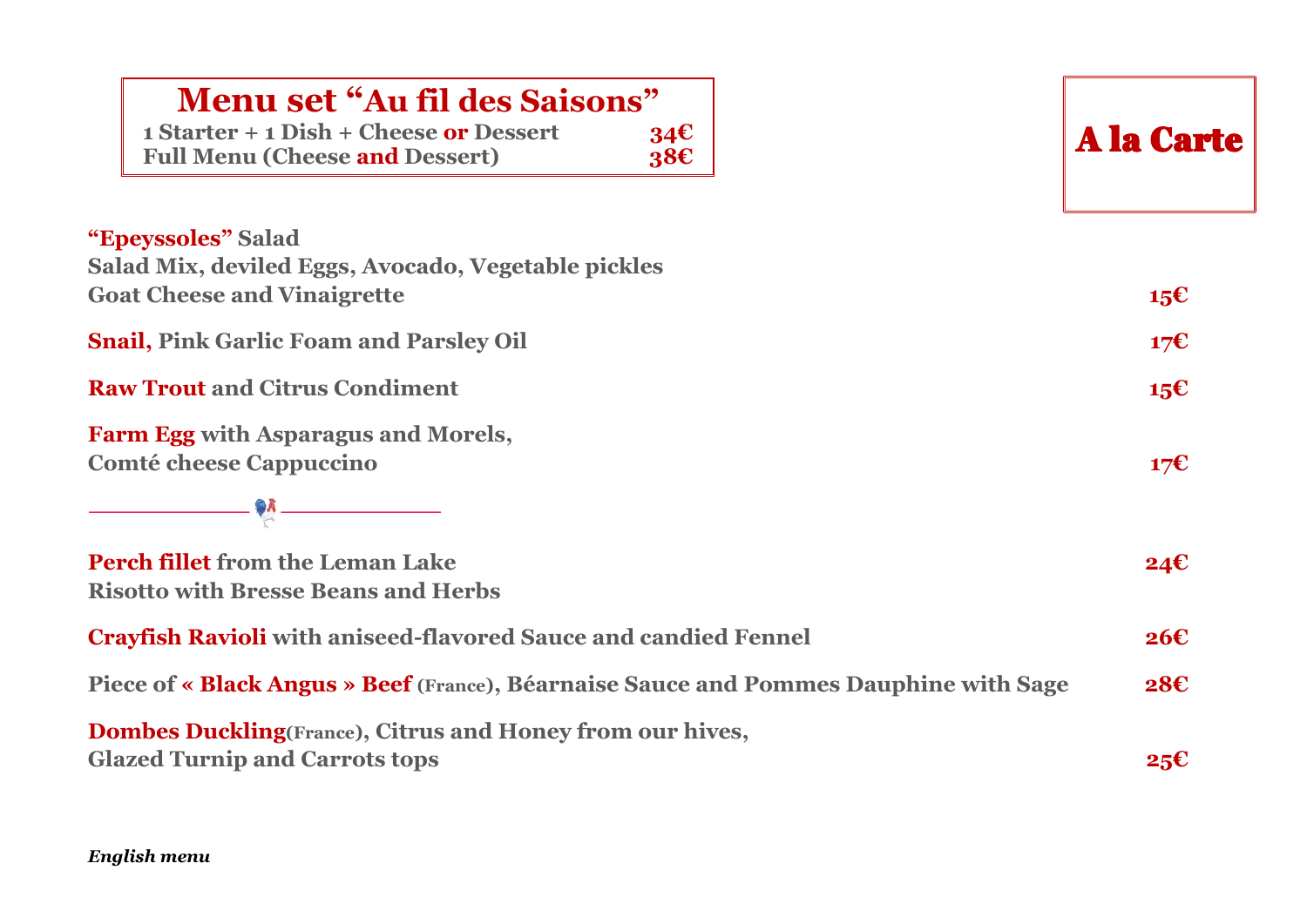| <b>Menu « Une Envie gourmande »</b><br>with outstanding products                                                                           |                 | <b>A la Carte</b> |
|--------------------------------------------------------------------------------------------------------------------------------------------|-----------------|-------------------|
| <b>Cheese or Dessert</b>                                                                                                                   | 48 <sup>ε</sup> |                   |
| <b>Cheese and Dessert</b>                                                                                                                  | 53 <sup>2</sup> |                   |
| <b>Blue Lobster Salad</b><br><b>Green Beens and infused sweet Pepper with Savory</b><br><b>Frogs Legs as in Dombes, Butter and Parsley</b> |                 | 28C<br>32E        |
| <b>PDO Bresse Chicken</b> (France), Tarragon sauce, Pilaf Rice, and candied Tomatoes                                                       |                 | 30 <sup>ε</sup>   |
| <b>Breaded Veal Sweetbreads, with Braised Pea</b>                                                                                          |                 | 32E               |



*Each dish is homemade except some ice cream and sorbet We try to provide us exclusively with local producers.* Allergen *information are* available on request.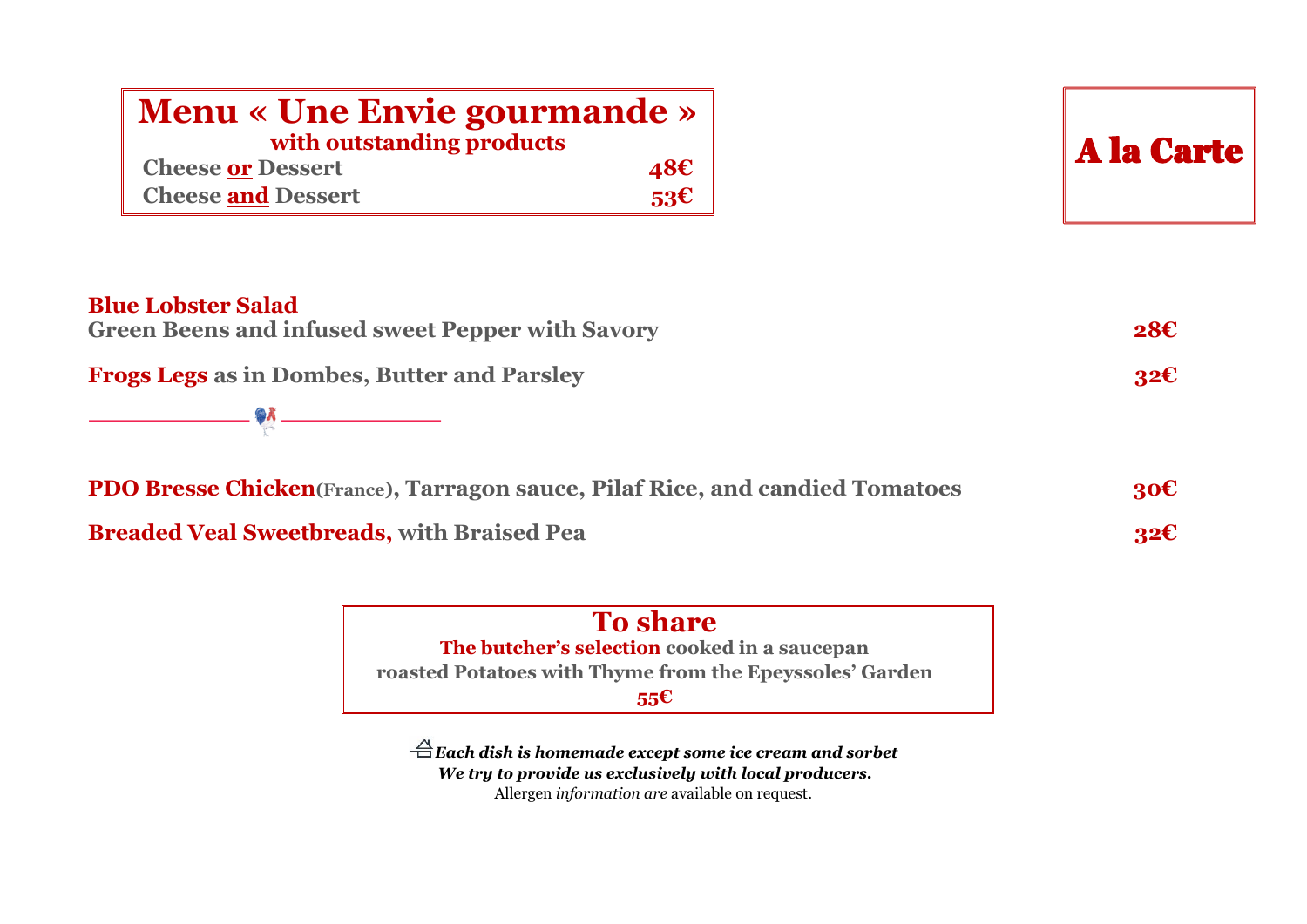# **Cheeses 8€**

**Cheese's selection of Christophe Cuinet**

**Cottage cheese served with Bresse cream**

## **Desserts 12€**

**Dark Chocolate Pie with Corn shortbread, Hazelnuts and Pecan praline** 

**Lemon and Ginger Cake and 4 Flowers Sherbet**

**Strawberry cooked with Rhubarb and Lemon balm and Meringue**

**Iced Soufflé with Coffee and Piemont Hazelnuts Cream**

**Ice Cream and Sherbet**

**Menu by Georges BLANC for La Terrasse des étangs Manager : Sebastien LAURENT**

Please note we do not accept cheques.

**Taxe included – Spring 2022**